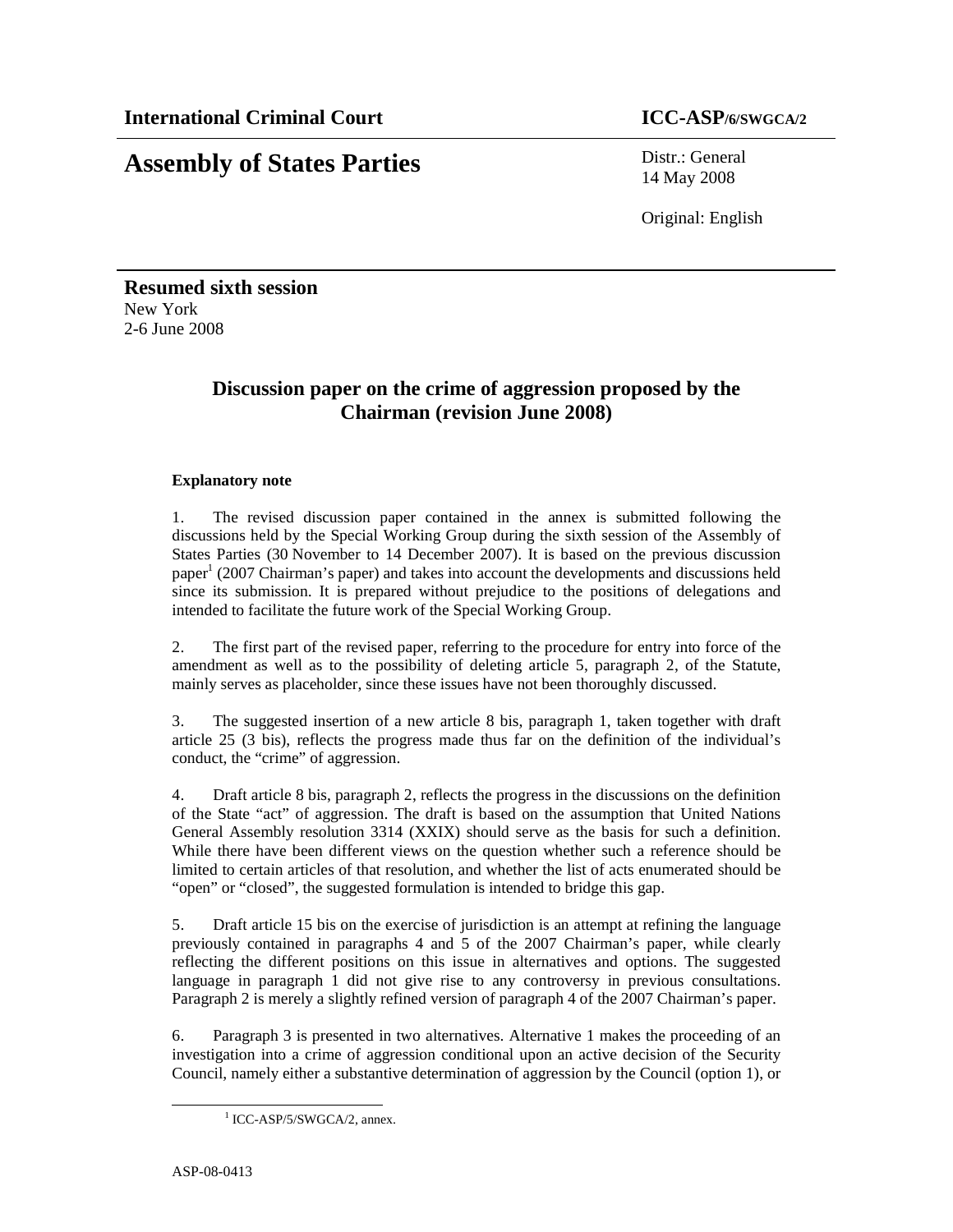a merely procedural authorization (option 2).

**7.** Alternative 2 provides previously discussed options for the Court to proceed in the absence of a Security Council determination.

8. Given the central role of General Assembly resolution 3314 for the definition of aggression it is suggested to reproduce the text of that resolution as an annex to the Rome Statute. This question requires further discussion.

9. Other issues requiring further discussion are, among others, the question whether the application of article 28 (responsibility of commanders and other superiors) should be explicitly excluded with respect to the crime of aggression, as well as the drafting of elements of crimes. A preliminary draft for elements of crime was originally included in the 2002 Coordinator's paper and reproduced in the 2007 Chairman's paper. These elements have not been thoroughly discussed in the past. Given the progress in other parts of the discussion, they are likely to create more confusion than clarity and have therefore not been reproduced.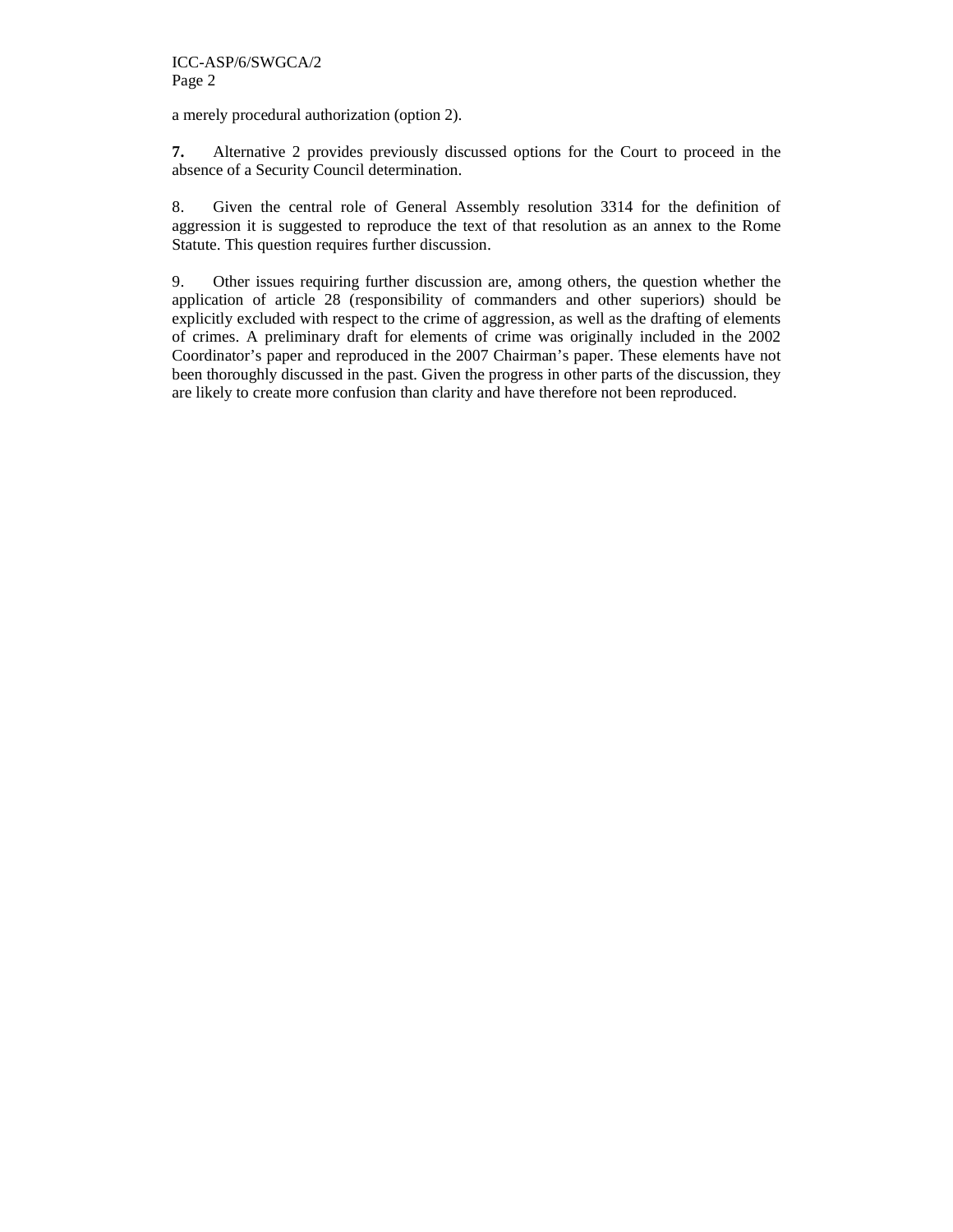# **Annex**

# **Draft amendments to the Rome Statute of the International Criminal Court**

*The amendments below are subject to ratification or acceptance and shall enter into force in accordance with article 121, paragraph [4 / 5], of the Rome Statute.<sup>1</sup>* 

*1. Delete article 5, paragraph 2, of the Statute.<sup>2</sup>*

*2. Insert the following text after article 8 of the Statute:* 

# **Article 8 bis Crime of Aggression**

-

1. For the purpose of this Statute, "crime of aggression" means the planning, preparation, initiation or execution, by a person in a position effectively to exercise control over or to direct the political or military action of a State, of an act of aggression which, by its character, gravity and scale, constitutes a manifest violation of the Charter of the United Nations.<sup>3</sup>

2. For the purpose of paragraph 1, "act of aggression" means the use of armed force by a State against the sovereignty, territorial integrity or political independence of another State, or in any other manner inconsistent with the Charter of the United Nations.<sup>4</sup>

Any of the following acts, regardless of a declaration of war, shall, in accordance with United Nations General Assembly resolution 3314 (XXIX) of 14 December 1974, qualify as an act of aggression:

(a) The invasion or attack by the armed forces of a State of the territory of another State, or any military occupation, however temporary, resulting from such invasion or attack, or any annexation by the use of force of the territory of another State or part thereof;

(b) Bombardment by the armed forces of a State against the territory of another State or the use of any weapons by a State against the territory of another State;

<sup>&</sup>lt;sup>1</sup> A preliminary discussion of the issue of the applicable entry into force procedure was held in earlier intersessional meetings in Princeton (see the report of the 2005 meeting, *Official Records of the Assembly of States Parties to the Rome Statute of the International Criminal Court, Fourth session, The Hague, 28 November to 3 December 2005* (International Criminal Court publication, ICC-ASP/4/32), annex II.A, paras. 5 to 17; and the report of the 2004 meeting, *Official Records of the Assembly of States Parties to the Rome Statute of the International Criminal Court, Third session, The Hague, 6-10 September 2004* (International Criminal Court publication, ICC-ASP/3/25), annex II, paras. 13 to 19).

<sup>&</sup>lt;sup>2</sup> The question whether article 5, paragraph 2, should indeed be deleted has not been thoroughly discussed.

<sup>3</sup> An earlier proposal to add the phrase: "such as, in particular, a war of aggression or an act which has the object or result of establishing a military occupation of, or annexing, the territory of another State or part thereof" remains on the table. See however the reference to similar terms in draft article 8 bis, paragraph 2 (a).<br><sup>4</sup> The 2007 Chairman's paper referred explicitly to [articles 1 and 3 of] resolution 3314, without however

reflecting any substantive provision of that resolution. The approach taken in this paragraph, which now refers to resolution 3314 in its entirety, while quoting the list of acts, could serve as a compromise.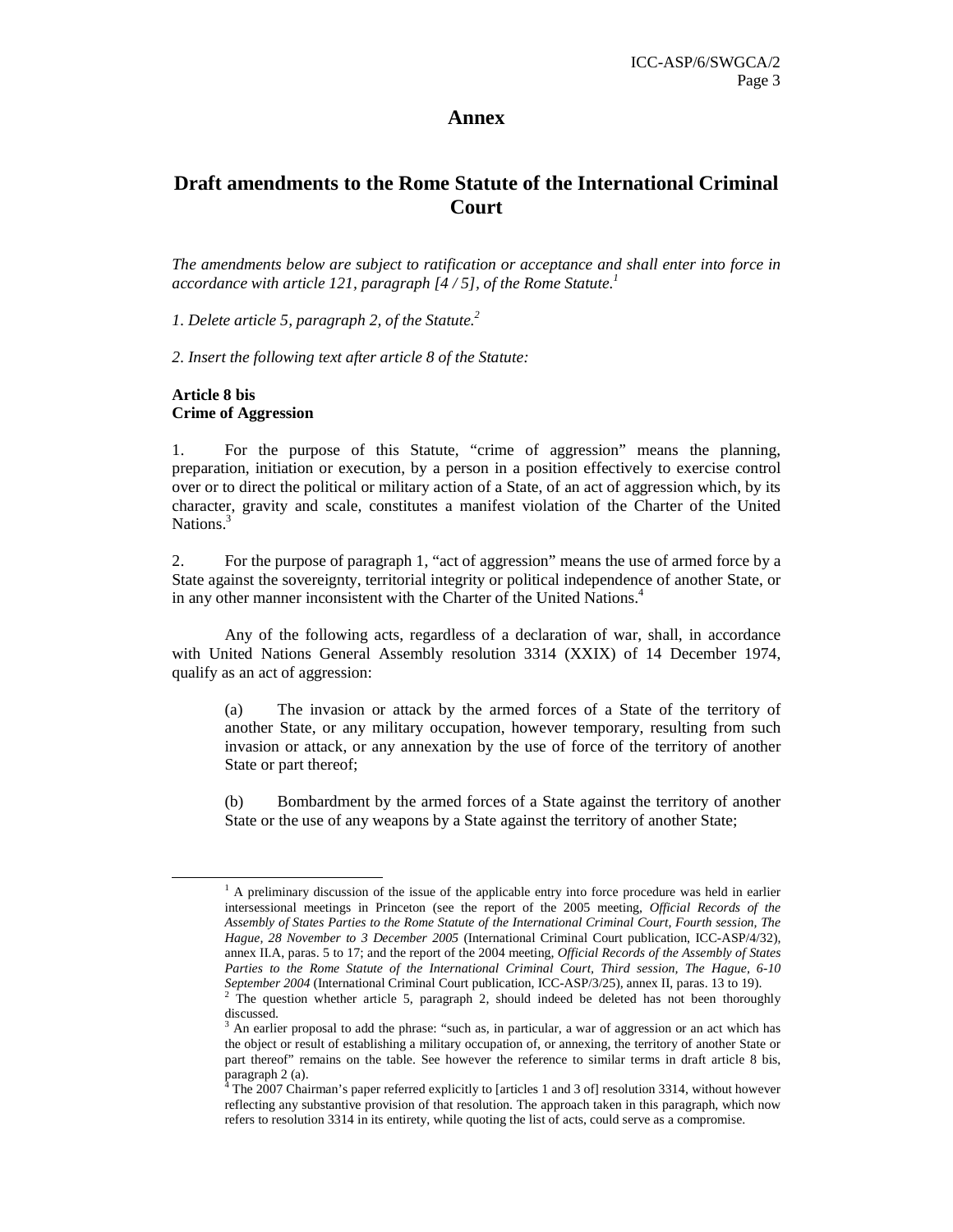(c) The blockade of the ports or coasts of a State by the armed forces of another State;

(d) An attack by the armed forces of a State on the land, sea or air forces, or marine and air fleets of another State;

(e) The use of armed forces of one State which are within the territory of another State with the agreement of the receiving State, in contravention of the conditions provided for in the agreement or any extension of their presence in such territory beyond the termination of the agreement;

(f) The action of a State in allowing its territory, which it has placed at the disposal of another State, to be used by that other State for perpetrating an act of aggression against a third State;

(g) The sending by or on behalf of a State of armed bands, groups, irregulars or mercenaries, which carry out acts of armed force against another State of such gravity as to amount to the acts listed above, or its substantial involvement therein.

*3. Insert the following text after article 15 of the Statute:* 

# **Article 15 bis**

# **Exercise of jurisdiction over the crime of aggression**

1. The Court may exercise jurisdiction over the crime of aggression in accordance with article 13, subject to the provisions of this article.

2. Where the Prosecutor concludes that there is a reasonable basis to proceed with an investigation in respect of a crime of aggression, he or she shall first ascertain whether the Security Council has made a determination of an act of aggression committed by the State concerned. The Prosecutor shall notify the Secretary-General of the United Nations of the situation before the Court, including any relevant information and documents.

# *Alternative 1*

3. In the absence of such a determination, the Prosecutor may not proceed with the investigation in respect of a crime of aggression,

*Option 1 – end the paragraph here.* 

*Option 2 – add:* unless the Security Council has, in a resolution adopted under Chapter VII of the Charter of the United Nations, requested the Prosecutor to proceed with the investigation in respect of a crime of aggression.<sup>5</sup>

# *Alternative 2*

-

4. Where no such determination is made within [6] months after the date of notification, the Prosecutor may proceed with the investigation in respect of a crime of aggression,

# *Option 1 – end the paragraph here.*

<sup>&</sup>lt;sup>5</sup> Option 2 is based on previous discussions regarding an additional option which would constitute a merely procedural "go-ahead" from the Security Council without a substantive determination that an act of aggression has occurred, but with an explicit authorization for the Court to investigate in respect of the crime of aggression. In case of a Security Council referral under article 13 (b) of the Rome Statute, such an authorization could be contained in the resolution referring the situation to the Prosecutor.